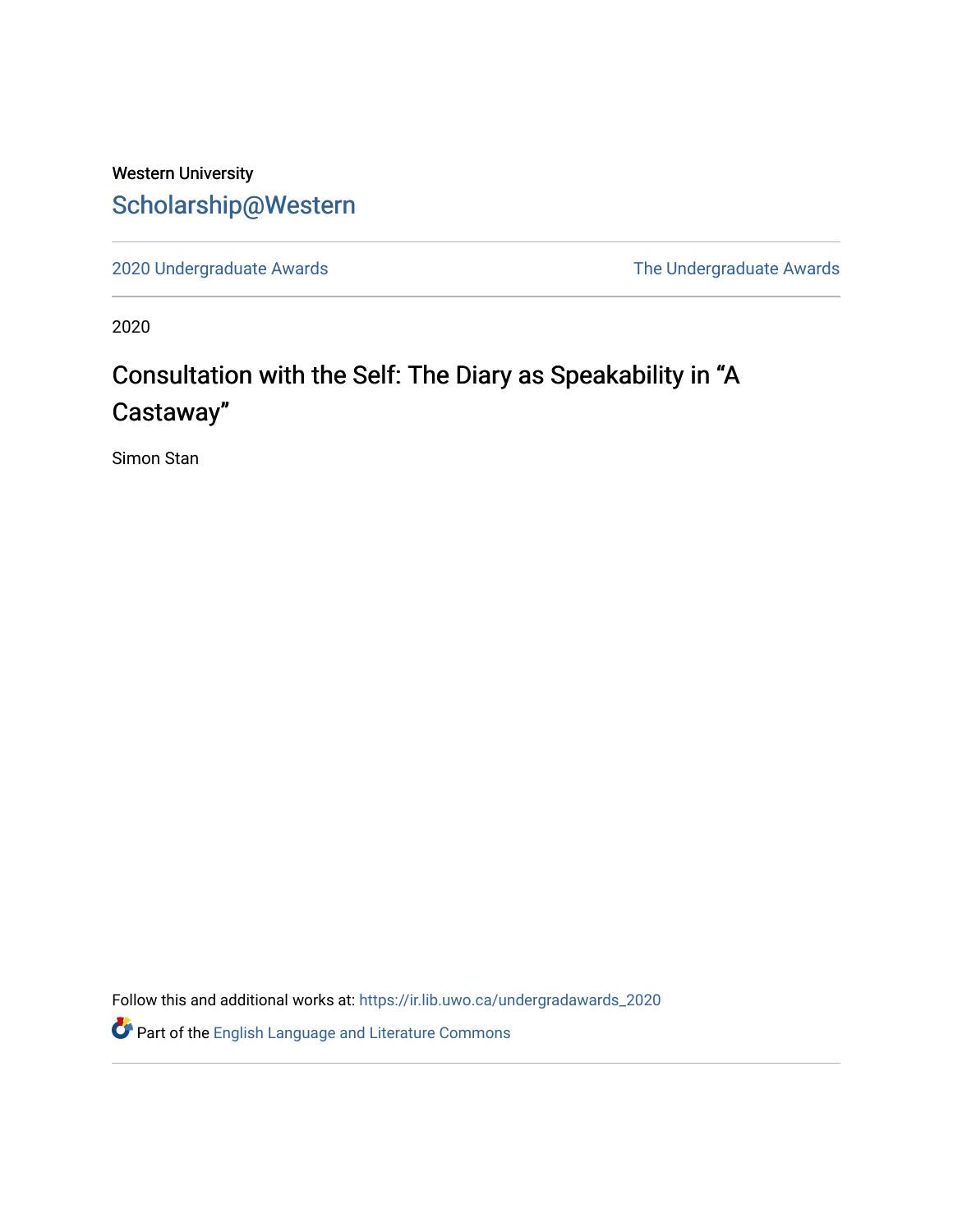**ABSTRACT**: Together with the diary and dramatic monologue, Augusta Webster's poem "A Castaway" achieves a fiercely critical appraisal of Victorian society and the subjugation of its female community. Provoking the performativity of the monologue, the diary enables and empowers the voice of the protagonist, affording a space—*A Room of One's Own*—to sincerely and persuasively relay the societal injustices that pervade the life of the Victorian sex worker and that thrust them into the darker, morally depraved recesses of Victorian society. The novelty of this paper is its investigation of the purpose of the diary as it relates to dramatic monologue and the interrogation of identity. Simply put, this paper argues that the diary—as surrogate auditor and instrument of consultation—enables the speakability of the protagonist, and this speakability is demonstrated by the candid outspokenness of the dramatic monologue. This paper's usage of the term "speakability" connotes the ability to freely voice one's speech: in this case, the unfiltered criticisms of the speaker and her appraisal of society at large. If we consider Judith Butler's coinage of the term "impossible speech"—"the ramblings of the asocial, the rantings of the 'psychotic'"—speech that fails to subscribe to conventional interpretations of accepted speech, then "speakability" can be understood as the uninhibited (arguably unbridled) freedom to speak candidly without the restrictions of speech that the Victorian sex worker was typically consigned to. From the disparity between innocent girlhood and adult courtesan to the symbolic nature of the diary as both a literal and figurative mouthpiece, this paper interrogates the female Victorian's outlet for communication and consultation.

## **Word Count: 3782**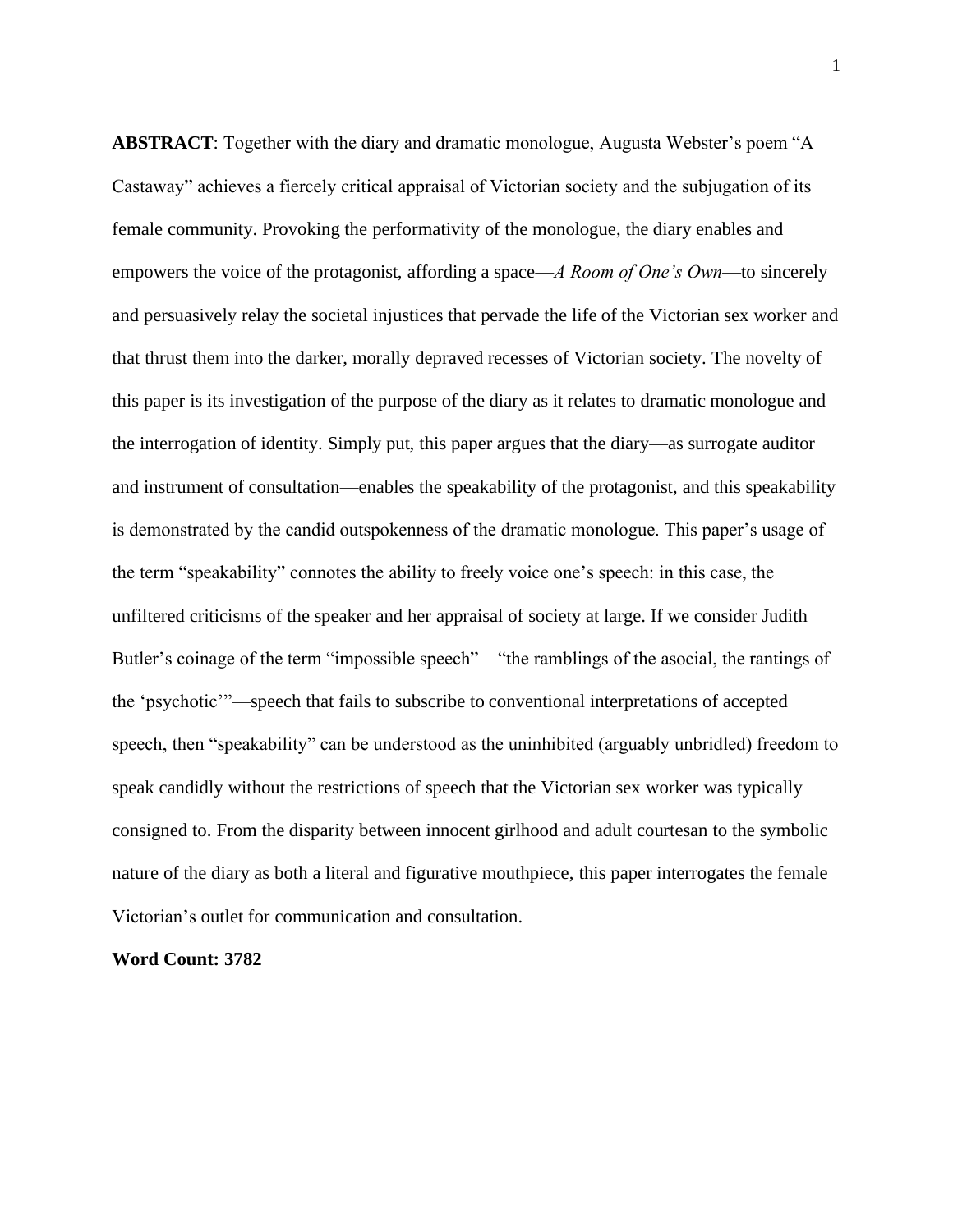Consultation with the Self: The Diary as Speakability in "A Castaway"

Situated among the literary canon, Augusta Webster's "A Castaway" is widely considered to be her "most successful poetic expression" of dramatic monologue (qtd. in Taft 401). The "dramatic monologue is a longer speech or monologue that is spoken by a single speaker," in which a situation or series of events are conveyed  $(X)$ . It is no coincidence that the dramatic monologue is widely employed by the Victorian female author: "the speech of actual Victorian prostitutes was consigned either to the silence of interior monologue or the silence of imaginary auditors" (Luu 25). The dramatic monologue conveniently, powerfully and succinctly conveys the oppression and mistreatment of the Victorian sex worker from her personal perspective and offers a voice to what are "often marginal characters constructed in the third person by male authors" (Sutphin 512). Provoking the performativity of the monologue, the diary in "A Castaway" enables and empowers the voice of the protagonist, affording a space—*A Room of One's Own*—to sincerely and persuasively relay the societal injustices that pervade the experiences of the Victorian prostitute and that thrust them into the darker, morally depraved recesses of Victorian society.<sup>1</sup>

Admittedly, throughout the poem, the diary is scarcely referred to or mentioned: twice in the beginning (between lines 1-23) and once again (line 189). Despite this, the diary is imbued with considerable meaning, as it provokes and enables the ensuing dramatic monologue. While commentators have spoken at length on Victorian relics and diaries, however, seemingly little to no scholarship has addressed the literal and symbolic purpose of the diary in "A Castaway." In tandem with the diary and the dramatic monologue, Webster achieves a fiercely critical appraisal of Victorian society and the subjugation of its female community. The novelty of this paper is to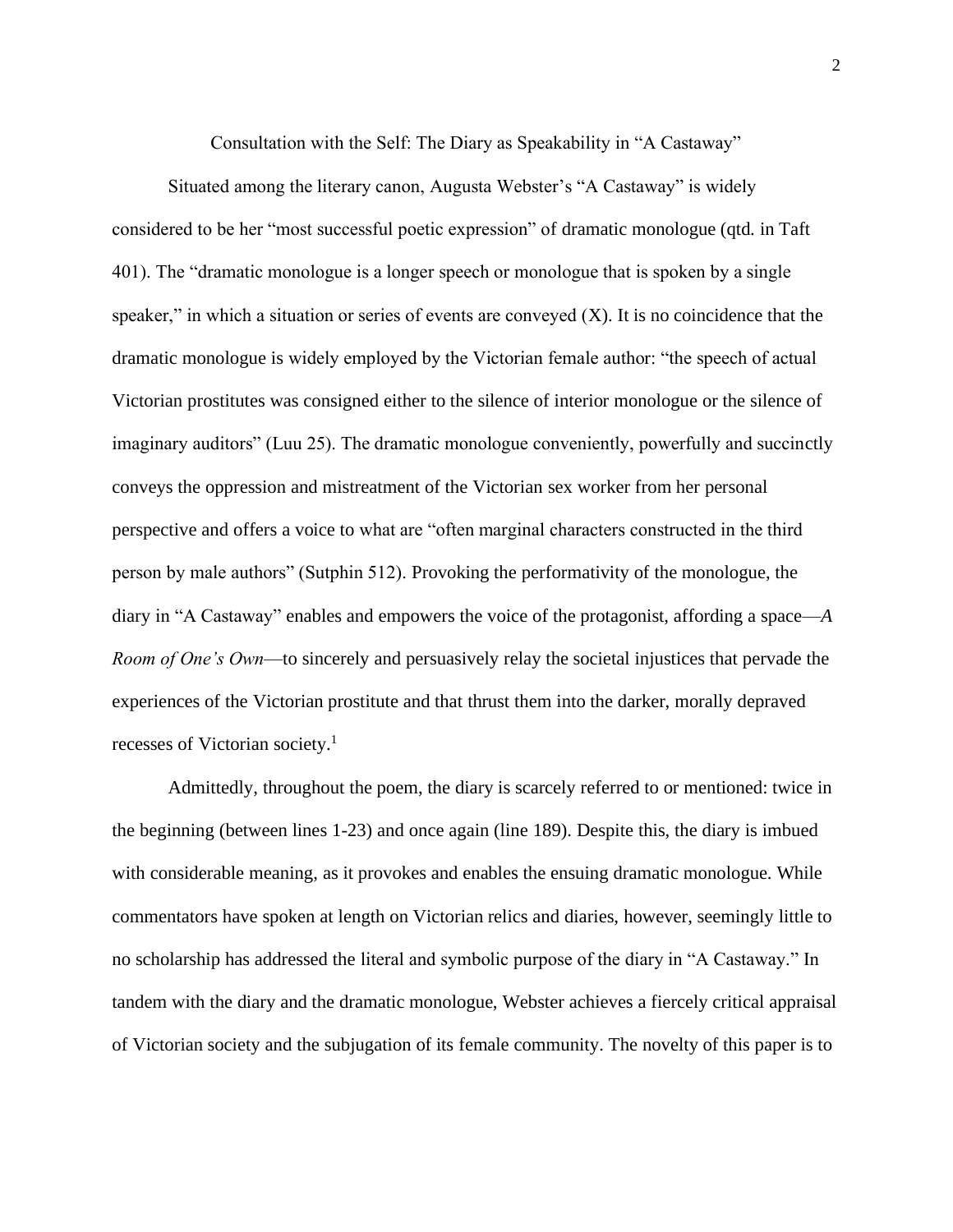investigate the purpose of the diary as it relates to dramatic monologue and the interrogation of identity.

This paper argues that, as surrogate auditor and an instrument of consultation, the diary enables the speakability of the protagonist, and this speakability is demonstrated by the dramatic monologue. First, this paper will consider the disparity of identity between adult courtesan and childhood innocence (personified by the diary), and how these differences provoke the dramatic monologue. Secondly, following a consideration of the diary as an example of apostrophe, this paper will contend that the diary is a surrogate auditor which Eulalie addresses, and once again, this is evidenced by the dramatic monologue. This paper's usage of the word "speakability" connotes the ability to freely voice one's speech, in this case, the unfiltered criticisms of the speaker and her appraisal of society at large. If we consider Judith Butler's coinage of the term "impossible speech"—"the ramblings of the asocial, the rantings of the 'psychotic'"—speech that fails to subscribe to conventional interpretations of accepted speech, then "speakability" can be understood as the uninhibited (arguably unbridled) freedom to speak candidly without the restrictions of speech that the Victorian prostitute was typically consigned to (133). Whereas impossible speech "challenges the model of authoritative speaking which underpins . . . the prevailing theory of [women] as a clutch for linguistic freedom, power and authority," speakability freely allows the speech of the speaker (Luu ii). Therefore, "speakability" helps illuminate the poem's emphasis and reliance on the diary as a mouthpiece for the speaker.

With its introduction into the poem, the diary demarcates the whimsical and naïve musings of childhood—"'Darned stockings,' 'Tatted,' 'Practiced my new song,'" (4)—from the grim social inequities of adulthood, and this juxtaposition exacerbates the fallenness of our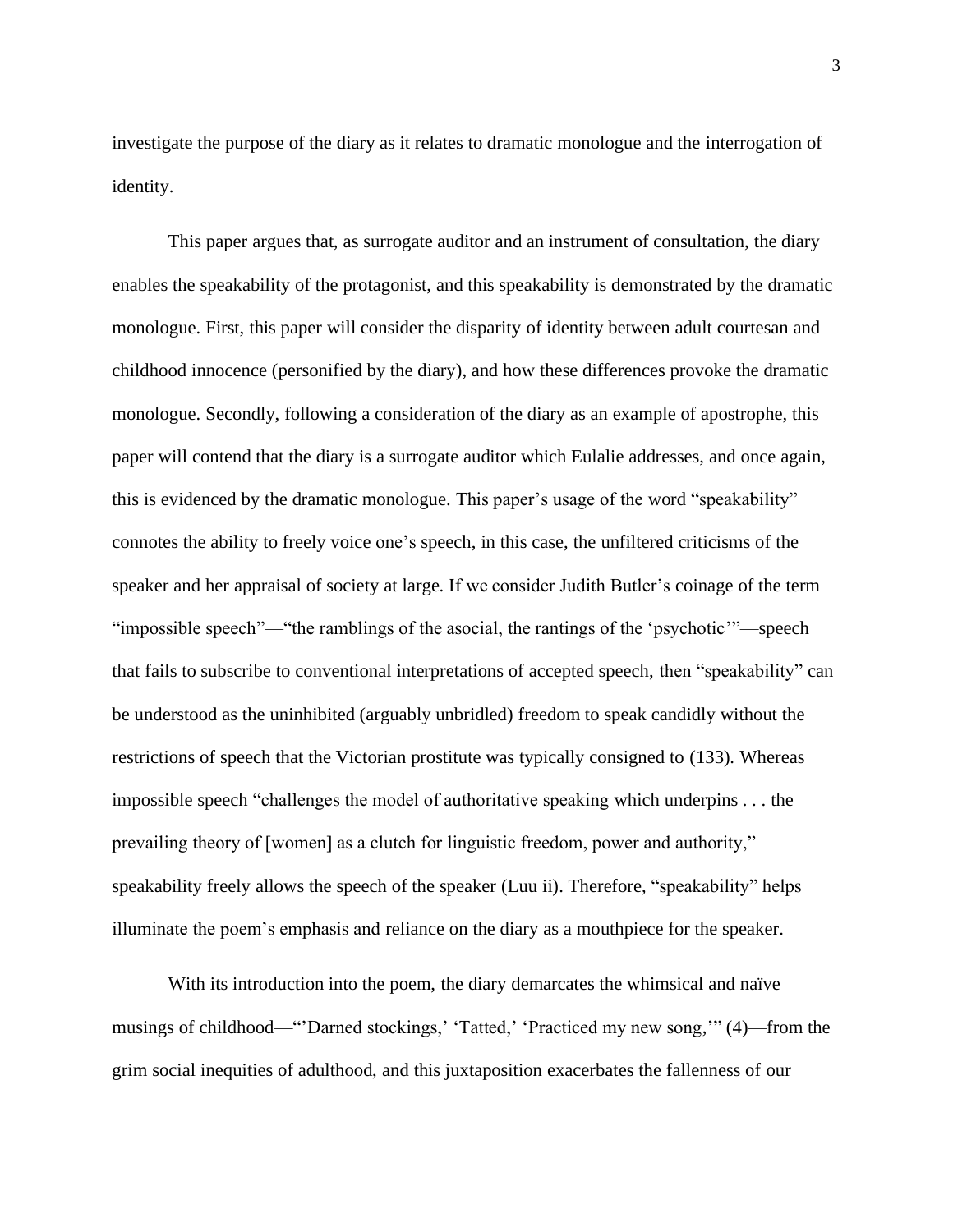protagonist, Eulalie: "Was I this good girl, / this budding colourless young rose of home?" (7-8). "Regardless of their social and cultural position, whether . . . a high-class prostitute ('A Castaway') or an old woman ('Faded')," Helen Luu specifies, "all of Webster's female speakers define themselves as women and wrestle with the ways in which the category of 'woman' in turn defines them" (251). Lamenting the moral fall of adulthood and scolding the naivety of youth, both spheres of femininity are not without criticism, and neither can both be reconciled together: "A wild whim that, to fancy I could change / my new self for my old, because I wished!" (206- 7). Hence, Eulalie struggles to reconcile the forgone innocence and youth of childhood with her current status as a courtesan:

# So long since:

And now it seems a jest to talk of me As if I could be one with her, of me Who am . . . me. (23-26)

Rather than recognize that she has matured from girlhood into adulthood, Eulalie dichotomizes childhood and adulthood, thus dividing her existence into two separate identities—childhood Eulalie is a "her" and not a "me." The "Poor little diary"—as the personification of childhood Eulalie—is contrasted against the "poor fantastic fool," as Eulalie describes herself in adulthood (59). They are both "poor," but one is the personified diary and the other a "fool." No longer "little," Eulalie has become "fantastic" in her foolishness. Despite the speaker's apparent mastery over language and expression of thought (conveyed through Webster's writing), the syntax of language cannot accurately explain or communicate her identity; identity itself has become ineffable. Line twenty-six even shows this ambivalence about whether to conclude as a question or statement—a question mark or period—but does indeed choose the latter. "Fascinated by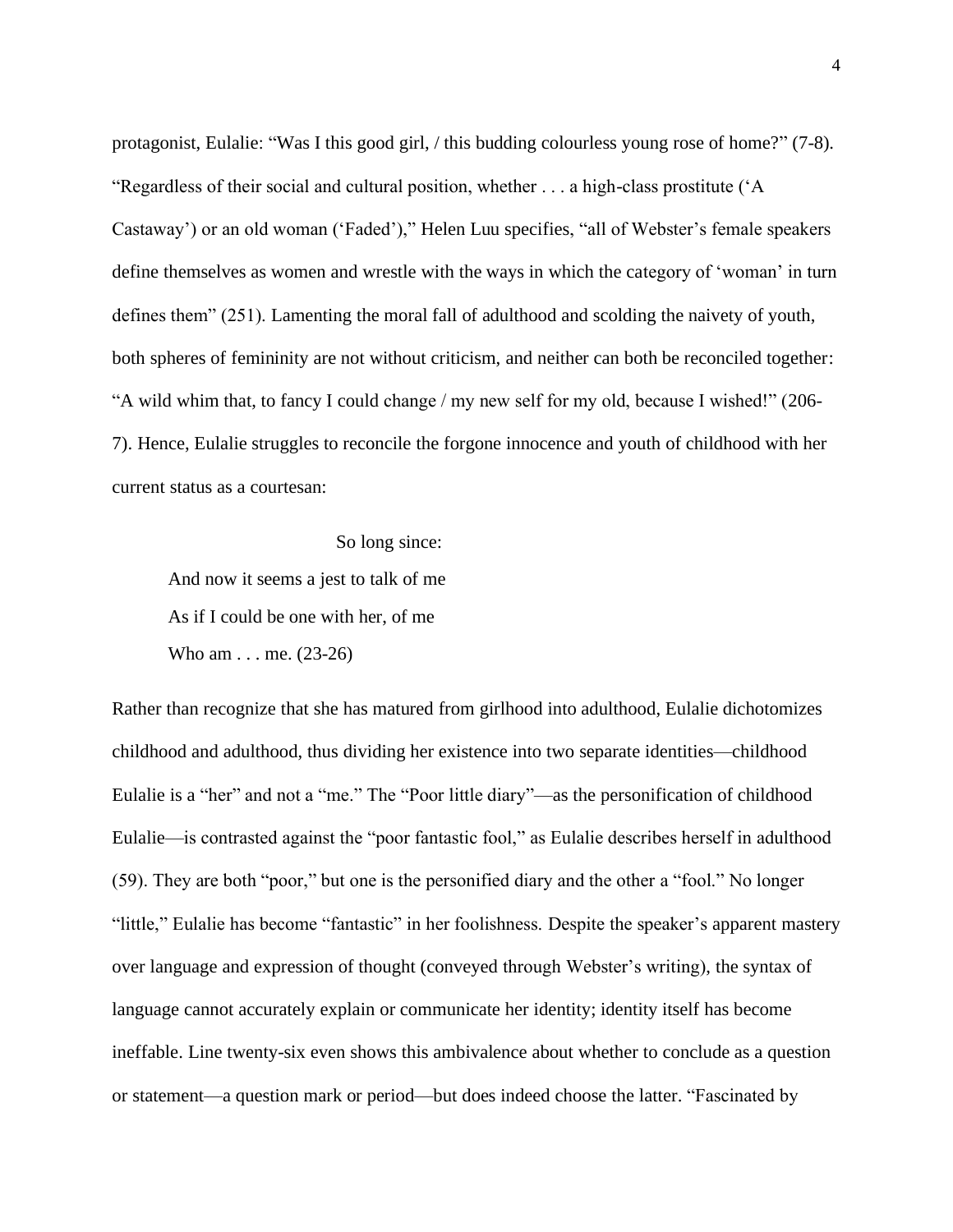those areas where we have no language, or where language cannot exist in any richness," the monologue becomes an "analytical psychological exploration which discloses contradictions in the construction of feminine subjectivity" (Armstrong 345). Thus, exacerbating Eulalie's fallenness: the diary, as "an index of the pain of her loss," provokes the passionate ensuing monologue (Lei 184).

As the monologue unfolds, the identity and assessment of the self extends outward to the scathing criticism of the society in which the sex trade is made permissible—Eulalie's identity is inseparable from the world's social construction of her. In an attempt to reconcile or comprehend her identity, she consults the looking-glass: "And what is that? My looking-glass / Answers it passably; a woman" (26-27). By doing this, the diary and looking-glass are elevated to symbolic significance, and subsequently constitute a dichotomy. The diary reflects childhood with its identity imbued within its words. On the other hand, the looking-glass reflects adulthood and her present status as courtesan:

Aye let me feed upon my beauty thus, Be glad in it like painters when they see At last the face they dreamed but could not find Look from their canvass on them, triumph in it, The dearest thing I have. Why, 'tis my all, Let me make much of it: is it not this. This beauty, my own curse at once and tool To snare men's souls,  $\ldots$  (34-41)

As opposed to the "Victorian ideal of femininity [which] involved economic and intellectual dependency," the prowess of Eulalie's feminine charms and sexual desirability further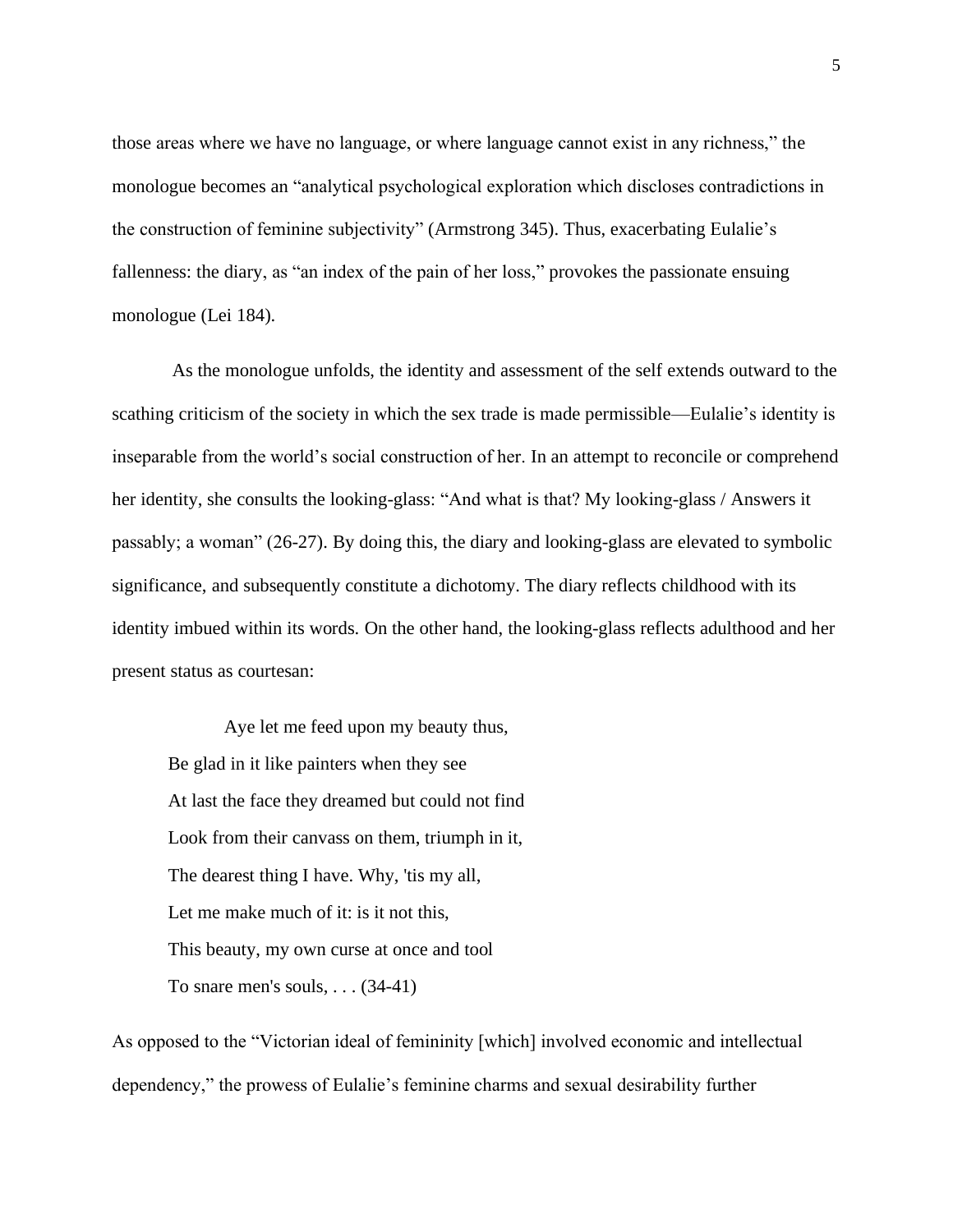exacerbate her imprisonment beneath the societal ideology of the Victorian era (Lei 171). Writing nearly a century before Webster, Mary Wollstonecraft would testify "that elegance is inferior to virtue"—"that the soft phrases, susceptibility of heart, delicacy of sentiment, and refinement of taste, are almost synonymous with epithets of weakness, and that those beings who are only the objects of pity and that kind of love . . . will soon become objects of contempt," in which Eulalie finds herself (Greenblatt et al. 172). Instead, the fallenness of prostitution is irreconcilable from the former chaste innocence:

. . . Fancy me Infallible nursery saint, live code of law! Me preaching! teaching innocence to be good! — A mother! (419-22)

The sophisticated elegancy with which Eulalie articulates herself in tandem with her detailed appraisal of society is testimony to her intelligence and linguistic ability. But whether by an apathy towards teaching—"That I might plod, and plod, and drum the sounds / Of useless facts into unwilling ears" (335-6)—or the tedium of being a governess—within "a dull home" (351)— Eulalie favors the "miserable respectability and comfortable misery of high-class prostitution," and does not heed the feminist commentary, as Wollstonecraft articulates (Lei 175). Rather, gesturing to Aestheticism, Eulalie concedes hypocrisy, consuming her own beauty—"Aye let me feed upon my beauty thus"—just as her male patronage consume her beauty and sexual promiscuity. Indeed, Eulalie concedes as much: "Why do I play the hypocrite alone" (60).

Some commentators suggest that "Her fall is largely caused by social and sexual disadvantage: poverty, inappropriate education, an imbalance of the number of women against men, and a shortage of work" (Lei 172). However, blame cannot be so readily accounted for, for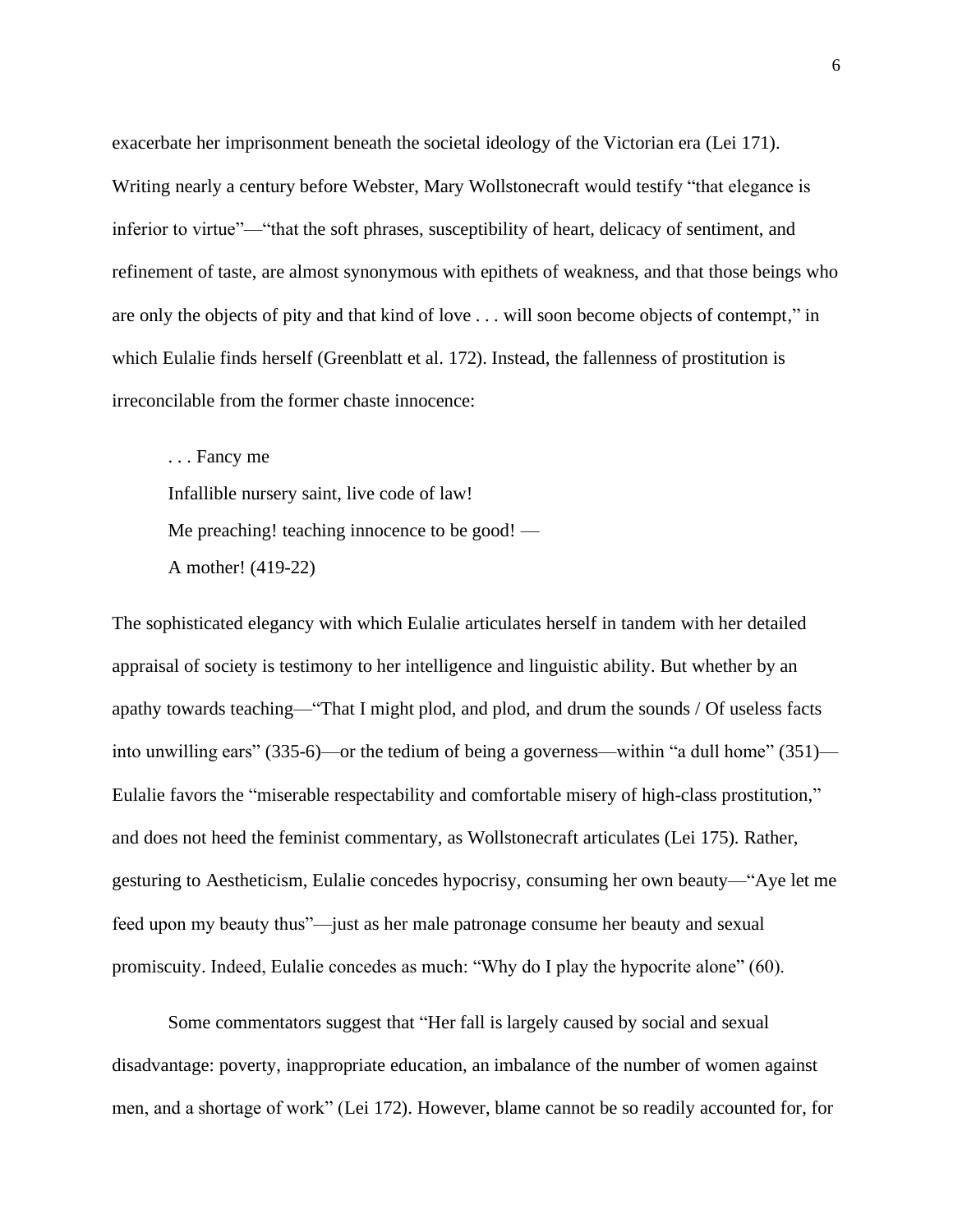whether we "find society to blame, or law, / The Church, the men, the women, too few schools, / Too many schools, too much, too little taught," many elements contribute to the fall (291-3). The emphasis on blame is contrasted against

. . . the grave blameless life Among such simple pleasures, simple cares: But could they be my pleasures, be my cares? The blameless life, but never the content — Never. . . . (226-30)

Later in the monologue, the blame is attributed to God: "But I say all fault's with God himself / Who puts too many women in the world" (295-6). (Note here the emphasis on "himself"; the typical male-gendered interpretation of God further connotes the male persecution of women.) To add further confusion, near the end of the monologue, Eulalie concedes, "Oh I blame no one — scarcely even myself" (573). All things considered, these musings are made possible through the disparity between life as a courtesan and the innocence of childhood, personified by the diary.

Having considered how the disparity between girlhood and adulthood aggravate the musings of inequity, this paper will demonstrate how the symbolic nature of the diary—through the literary device known as apostrophe—enables speakability (as shown by the dramatic monologue). A literary device and figure of speech, apostrophe is an address to an absent figure or inanimate object. Apostrophe commonly interrogates an abstract idea, as *Hamlet* illustrates: "Alas, poor / Yorick! I knew him, Horatio—a fellow of infinite / jest, of most excellent fancy" (5.1.190-2). In this instance, William Shakespeare interrogates the brevity of life, that so soon as we are alive, we are dead and forgotten. The use of apostrophe in "A Castaway" is unique in that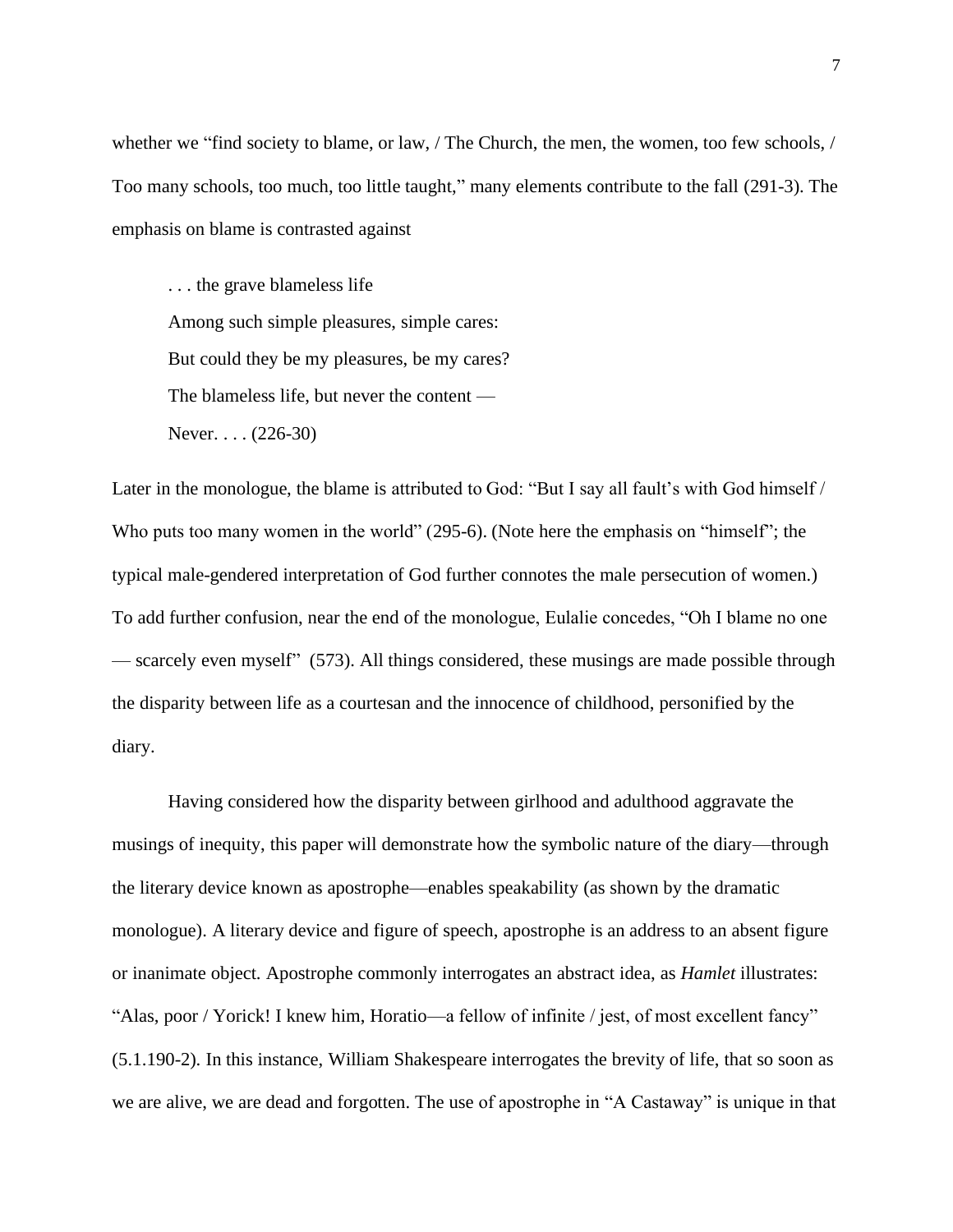when addressing the diary, Eulalie addresses it both as a personification of a younger self (as a subject) and as an object of consultation and authorship. We see that the beginning of the poem connotes apostrophe:

Poor little diary, with its simple thoughts, Its good resolves, its 'Studied French an hour,' 'Read Modern History,' 'Trimmed up my grey hat,' 'Darned stockings,' 'Tatted,' 'Practiced my new song,' 'Went to the daily service,' 'Took Bess soup,' 'Went out to tea.' Poor simple diary! (1-6)

"The Victorian desire to materialize memories of the dead"—in this case the semblance of a former self—is owed to that which came before it—the Romanticism, "a gospel of immanence that 'fixed' temporal and affective moments by mixing them with the tangible and legible" (Ledger-Lomas 415). However, absent of the grand reverence to nature and exclamations of "Ah!" and "Oh!" commonly penned by the poets of Romanticism, Eulalie's object of interest is "poor," "little" and "simple." The scathing criticism of the diary reflects (much like the lookingglass reflects) Eulalie herself and her dissatisfaction with reality. As demonstrated earlier, the diary symbolizes Eulalie's girlhood, and therefore, when she addresses the diary, she also addresses herself. The dramatic monologue expresses much passion because the diary is the receptive surrogate other. At once, the diary is the personified subject with which to speak to and an object or instrument of consultation—the diary encourages speakability just as the diary once promoted the musings and identity-making of childhood Eulalie.<sup>2</sup> The monologue makes clear Eulalie's loneliness and yearning for company: "So long alone! / Will no one come?" (454-5).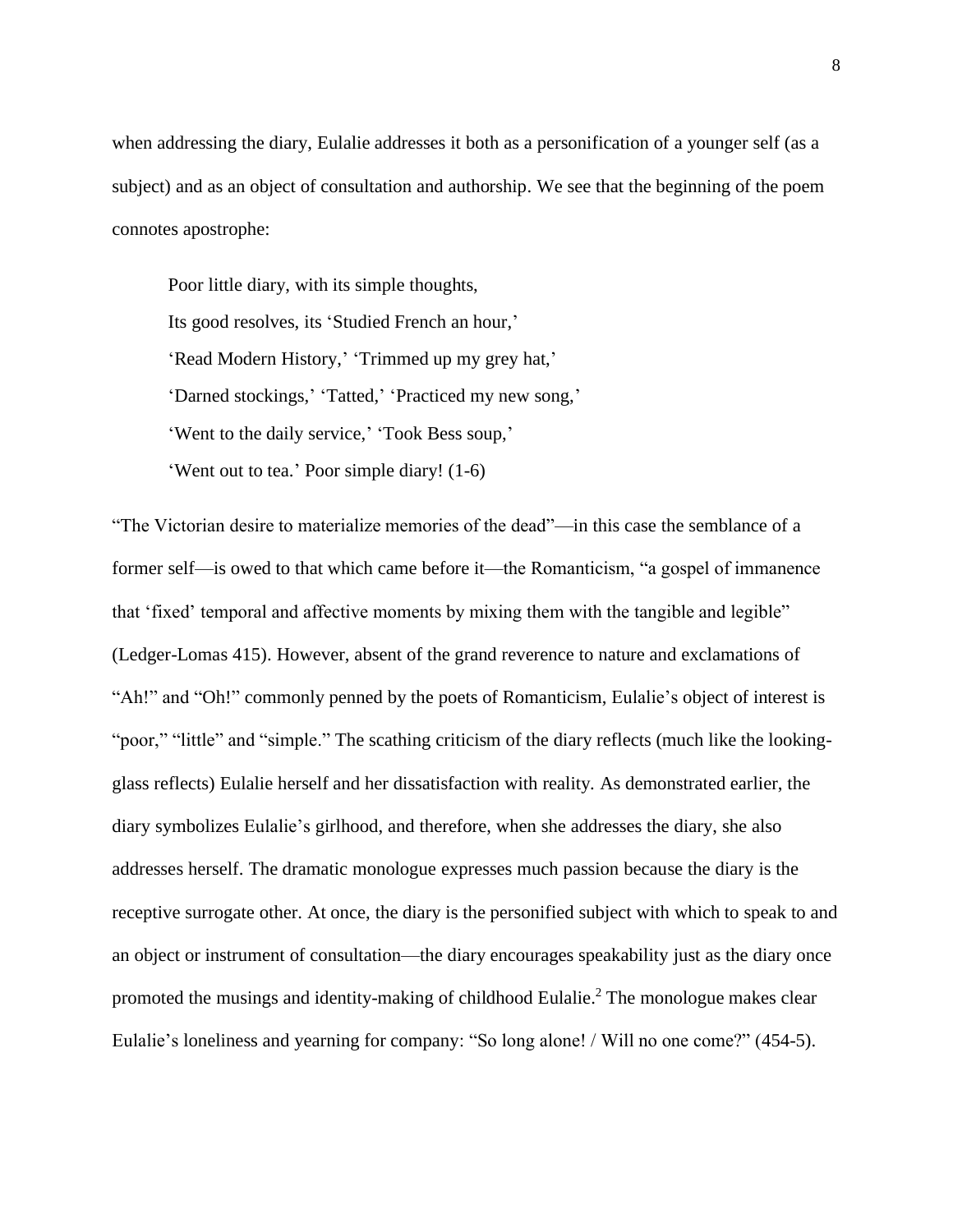As such, we recognize that the diary is the surrogate-auditor and mouthpiece through which Eulalie can communicate the dramatic monologue:

Why did I read That silly diary? Now, sing-song, ding-dong, Come the old vexing echoes back again, Church bells and nursey good-books, back again Upon my shrinking ears that had forgotten  $-$  (188-92)

Commentators such as Luu have noted that the poem begins with "Poor" and ends with "alone" (630). Much the same, Eulalie begins and ends her ruminations "poor and alone," and that which separates the time between "This rain, rain, rain," and the "wretched thoughts it brings" is the confiding in and consultation with the diary  $(186)$ .<sup>3</sup> However, it is unclear whether this consultation provides much, if any, catharsis. Nonetheless, this temporary abatement from the cruelty of reality provides some solace, howsoever brief.

With further consideration to apostrophe and the diary's symbolic significance, the poem might be read as a more modern invocation of a muse, as Homer's *The Odyssey* illustrates. The sacred knowledge and inspiration of the heavenly muse is invoked by the profaned poet, elevating her speakability. In this case, the innocence and chastity of youth become the worthy invocation with which to communicate one's fallenness. Childhood Eulalie speaks through adult Eulalie just as the heavenly muse was thought to speak through Homer. The poet is the conduit through which the muse speaks, and in much the same manner, childhood Eulalie speaks of the innocence and chastity of youth, and these sentiments evoke adult Eulalie's scathing commentary on herself and Victorian society. Indeed, the "fallenness" which commentators frequently attribute to Eulalie, is considered a spiritual fall from the virtuous and chaste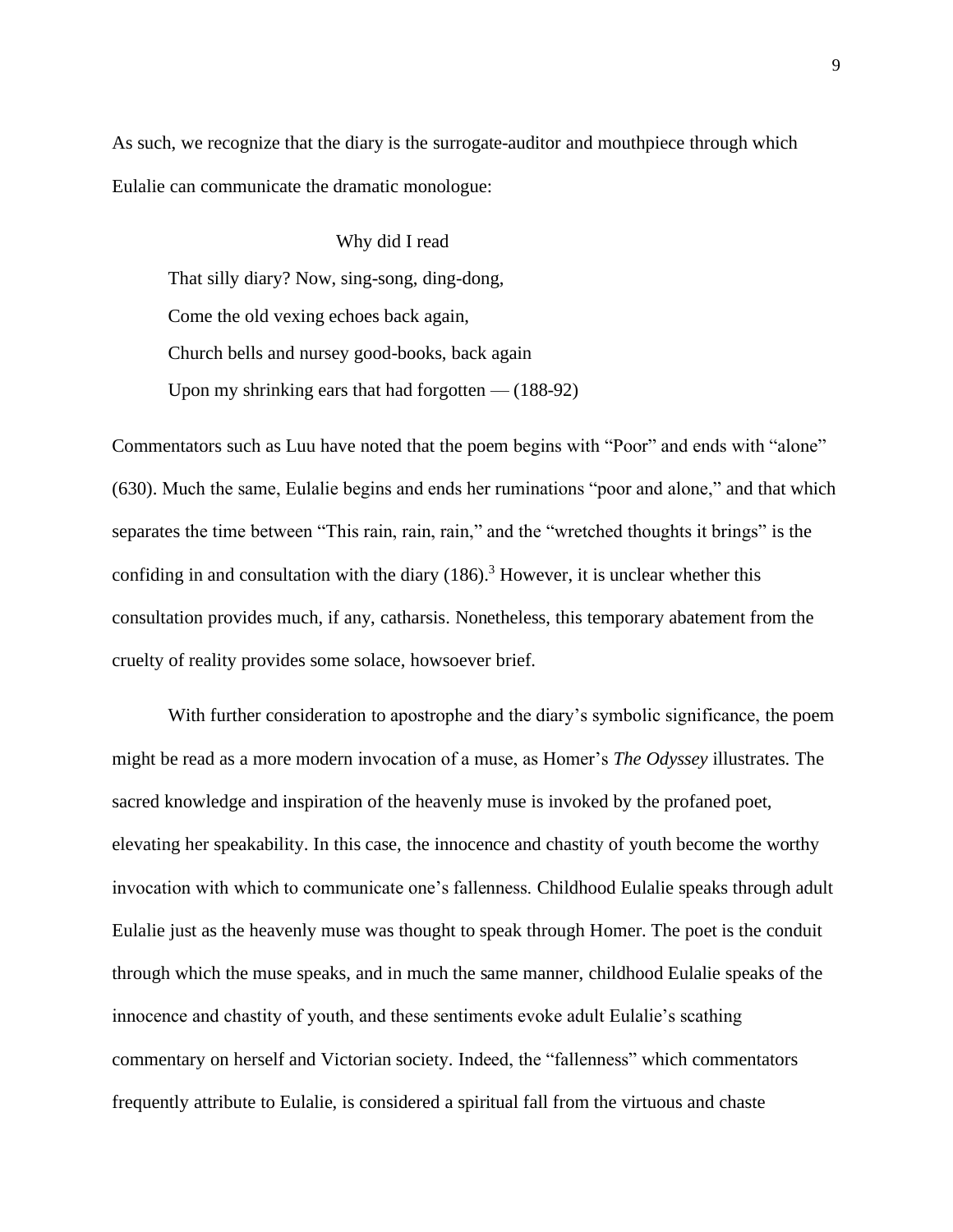innocence of youth to the debasement of prostitution. While the poem shows no explicit invocation of a muse, Eulalie posits the modesty and innocence of her youth, personified by the diary, as the guiding principle of goodness from which to deliver a monologue her fall into prostitution. The diary might be understood as the better part of Eulalie: "the full force of synecdoche is at work here: the piece of the person can bring the presence of the whole" (Lutz 131). Without the dichotomy of naïve goodness—with its Christian "church bells and nursey good-books"—contrasting against the moral complexities of prostitution, there would be no "unceasing 'tension between sympathy and moral judgement'" (qtd. in Taft 402). Rather, the reader would only perceive the incoherent and rambling "impossible speech" of a prostitute, as opposed to the chronicle of the fallen "budding colourless rose of home." For "if the subject speaks impossibly, speaks in ways that cannot be regarded as speech . . . [then] that speech is discounted and the viability of the subject [is] called into question" (qtd. in Luu 4). Simply put, the symbolic nature of the diary, imbued with its innocence of youth, is the instrument through which the speakability and dramatic monologue are enabled. Without the diary, there simply would be no dramatic monologue to discuss.

This paper has attempted to show how the diary—through its contrast with the grown Eulalie and its symbolic undertones—connotes Eulalie's speakability in the form of the dramatic monologue. Webster's construction of "A Castaway" is precise and deliberate. Specifically, the dramatic monologue is inherently purposeful and not without reason. The diary and its imbedded association with identity helps propel the momentum of the narrative and dramatic monologue forward. Ultimately, the poem continues the identity-making of narrative from the childhood diary to the grown Eulalie's spoken dramatic monologue. We know that "diaries in the midnineteenth century suggest an awareness of audience and a recognition of identity as a social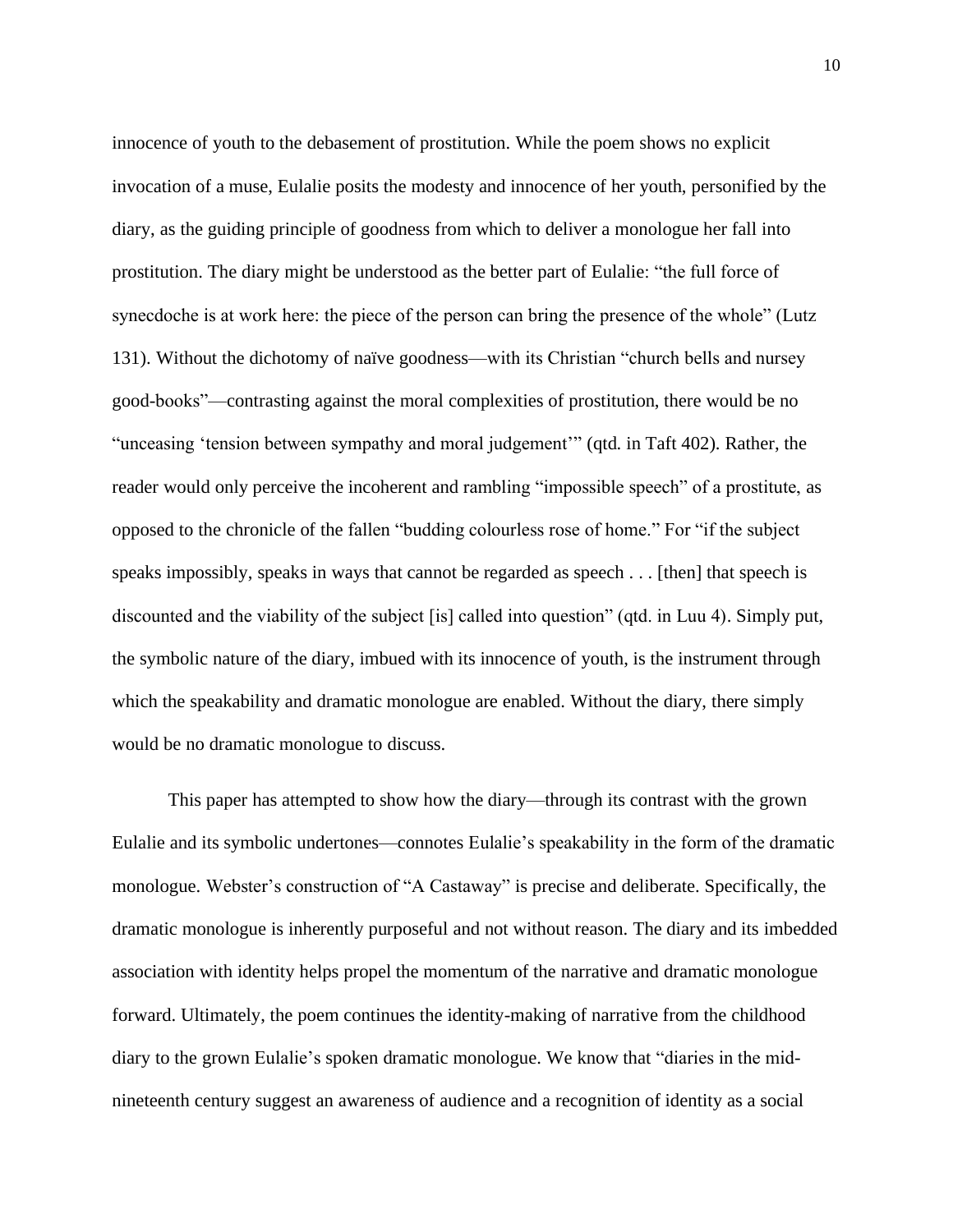construction" (Linder 192). Therefore, it is the diary and its events therein that constitute Eulalie's conception of her former self. As such, if we understand the diary as the construction of childhood identity, by extension, we can understand the dramatic monologue as the identitymaking of adulthood. Though no human auditor is present (besides the diary as a surrogate auditor), "the polemics of Webster's monologues make them public rather than private speeches" (109 Luu). So, if we entertain the possibility that child Eulalie writing in her diary connotes authorship—"'Read Modern History,' 'Trimmed up my grey hat,'"—we can consider adult Eulalie's dramatic monologue as the adult variation of authorship. Yet Eulalie is no longer writing within the diary but rather addressing the diary (whether verbal or imagined in stream-ofconsciousness fashion). Therefore, in tandem with the speakability the diary affords, the continuation of authorship from girlhood to adulthood is just one level of nuance the poem interrogates. All things considered, this paper hopes to have been of some value in highlighting the seemingly endless insights and nuances the poem "A Castaway" entertains.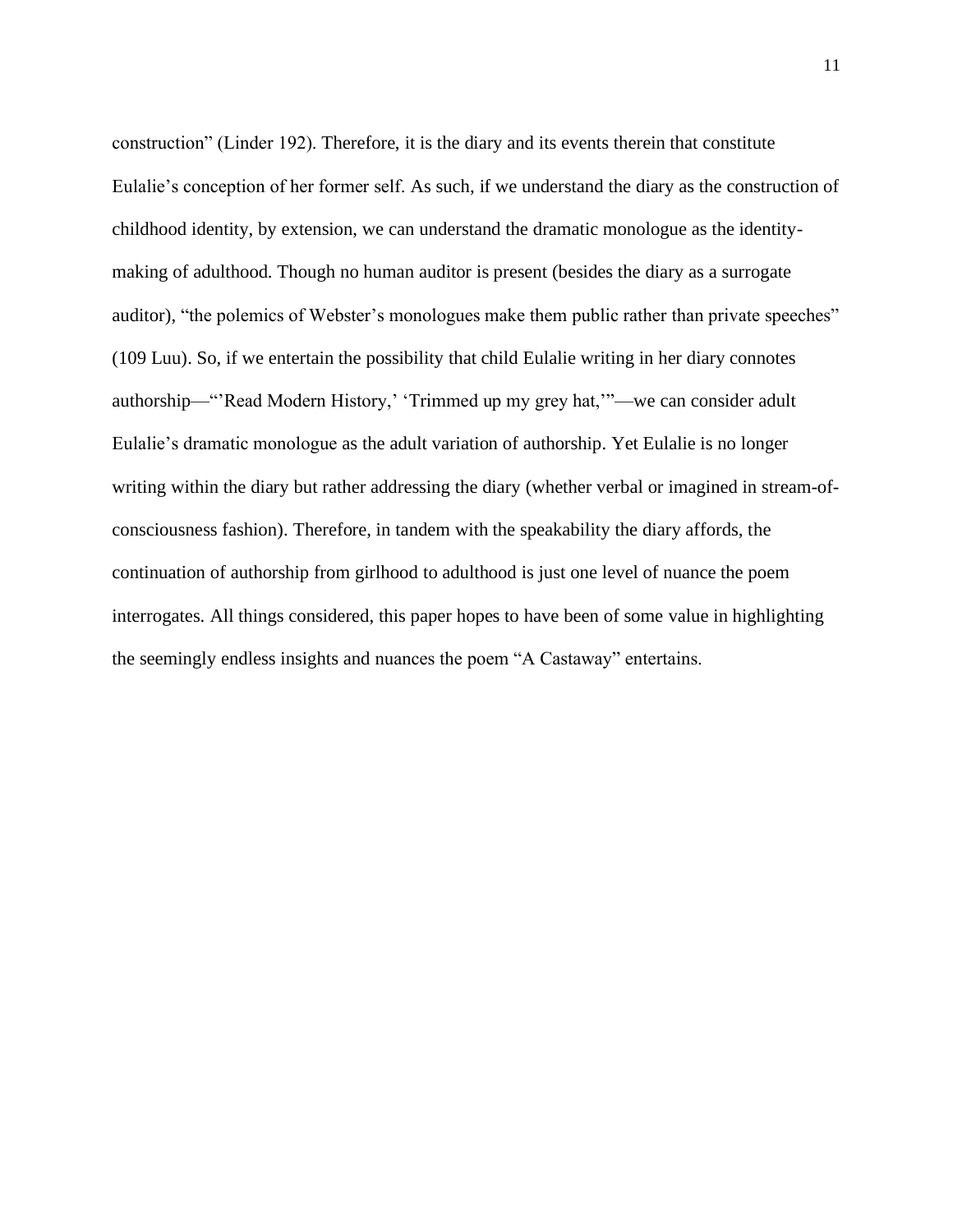#### Endnotes

- 1. Though it is beyond the purpose of this paper, readers might consider the problematic relationship of the diary being contemporaneously a symbolic object of authorship and meaning-making, while also a mass-produced, economic commodity which perpetuates power dichotomies of consumer/producer and buyer/seller. Unsurprisingly, Christina Rossetti's poem "Goblin Market," which explores the psychological complexities of Victorian shopping, coincided with London's rapid revolution of shopping and retail expansion  $(X)$ . Considering this development, ordinary household objects became decisively inseparable from capitalist commentary and the literary vocabulary associated with it. Simply put, ordinary items became commodities, and by extension, consumers themselves became commodities to the manufacturers. However, the diary seemingly rejects this commodification, and rather stands apart as wholly unique, imbued with a childhood's identity. After all, the diary is humanized; it has "simple thoughts" and "good resolves" (1, 2). Can the larger economic and power ideologies be separated from the diary as a commodity? Or does the diary's ability to produce its own meaning supersede any moral complications that arise from its manufacturing?
- 2. Considering apostrophe more generally, the poem's unique interpretation and use of it might be interpreted as an evolution of the apostrophe owing from the Romantic period's prevalent use of the literary device. The Romantic's use of apostrophe was not often materially apprehended. Considering the famous Odes, John Keats' urn and nightingale may only be apprehended by sight and the imagination of the mind, whereas Webster's diary is at once an abstract symbol of the former self and a material object or instrument of which one can use to write.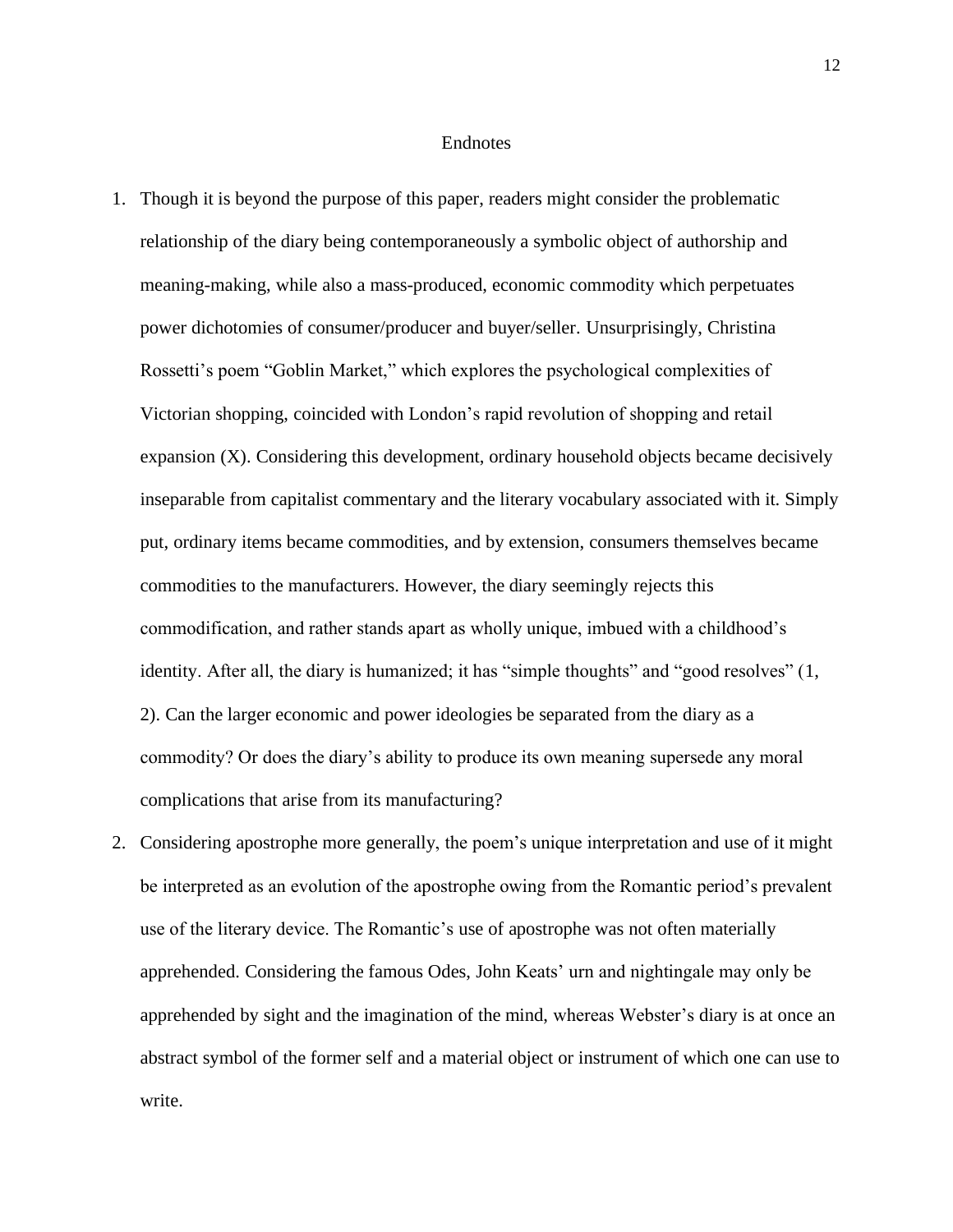3. We recognize the same dynamic when we consider Julia Kristeva's "abjection" (a term generally employed by the post-structuralists), "the state of being cast off." Eulalie's conventional understanding of identity is dichotomized, separated into the self (reflected by the mirror) and the other (reflected by the diary). Kristeva's example of the milk froth demonstrates both an abjection and need for the milk and its froth. At once, the milk provides nutritional value and sustenance, yet the skin of the milk is a point of disgust and revulsion. Likewise, the diary and its association to innocence and chastity intensifies the shame and humiliation of being a courtesan. Nevertheless, the diary sustains Eulalie, by enabling speakability and providing company. Moreover, we see more broader abjection with the "Victorian gender ideology that both condemns and sustains her 'trade'" (Luu 33); Eulalie "hate[s] men," yet her male patronage sustains her livelihood as a courtesan and the financial prosperity it affords (258).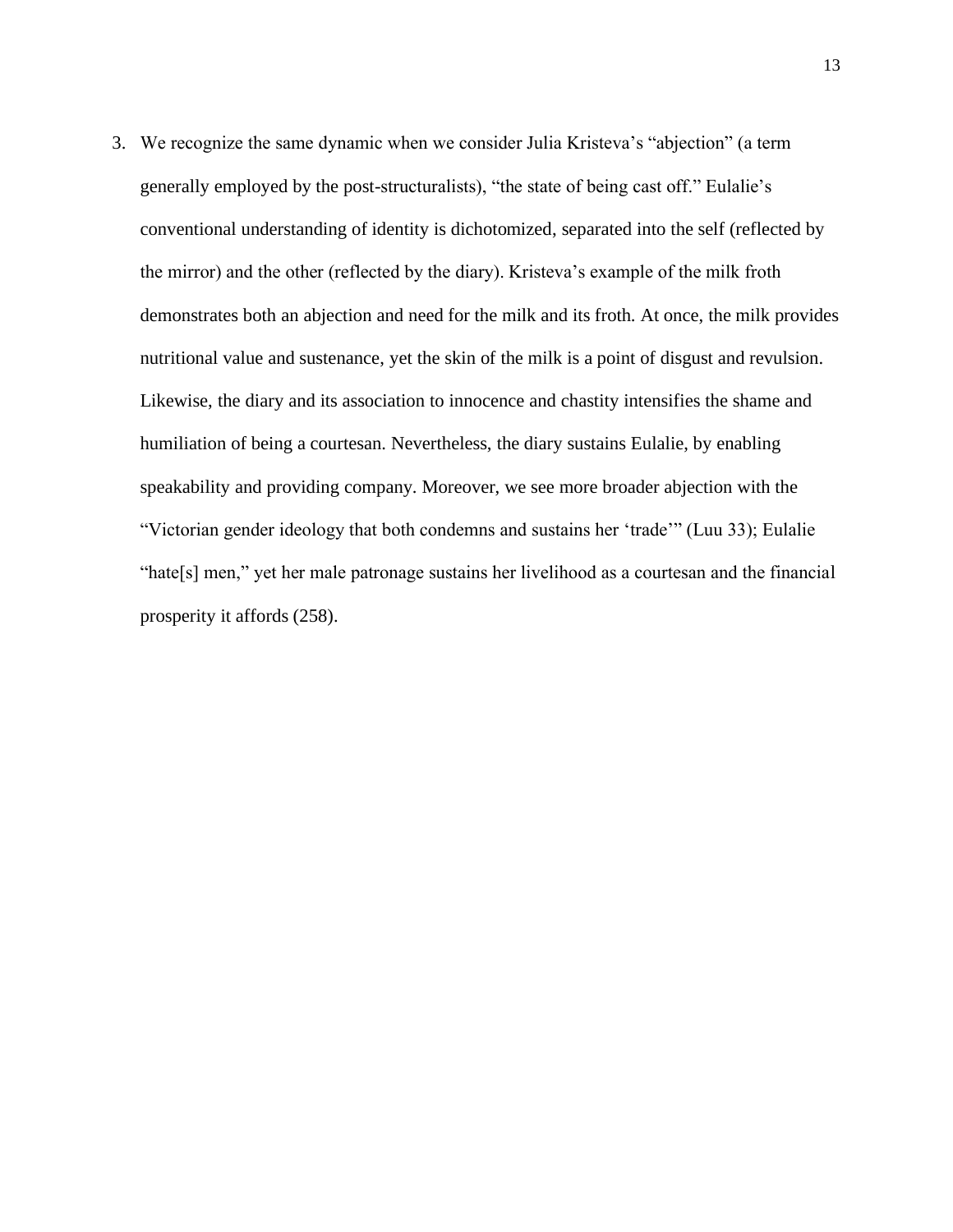### Works Cited

- Armstrong, Isobel. *Victorian Poetry: Poetry, Poetics and Politics.* Second edition., Routledge, 2019.
- Butler, Judith. *Excitable Speech: A Politics of the Performative.* Routledge, 1997.
- Greenblatt, Stephen, and M. H. Abrams. *The Norton Anthology of English Literature*. 8th ed., vol. 2, W.W. Norton, 2012.
- Ledger-Lomas, Michael. "Relics of Death in Victorian Literature and Culture: How the Dead Live: Relics in Victorian Literature and Culture." *Journal of Victorian Culture*, vol. 21, no. 3, Routledge, 2 July 2016, pp. 414-17, doi:10.1080/13555502.2016.1204692.
- Lei, Victoria, and Dorothy McMillan. *Positioning the Woman Writer: Augusta Webster and Her Victorian Context*. ProQuest Dissertations Publishing, 1 Jan. 2000.
- Linder, Lynn M. *Unlocking the Victorian Diary: Gender, the Journal, and Nineteenth-Century Fiction*, Saint Louis University, Ann Arbor, 2013*.*
- Lutz, Deborah. "The Dead Still Among Us: Victorian Secular Relics, Hair Jewelry, And Death Culture." *Victorian Literature and Culture*, vol. 39, no. 1, Cambridge University Press, Jan. 2011, pp. 127-42, doi:10.1017/S1060150310000306.
- Luu, Helen. "A Matter of Life and Death: The Auditor-Function of the Dramatic Monologue." *Victorian Poetry*, vol. 54, no. 1, 2016, pp. 19–38. *EBSCOhost*, doi:10.1353/vp.2016.0002.